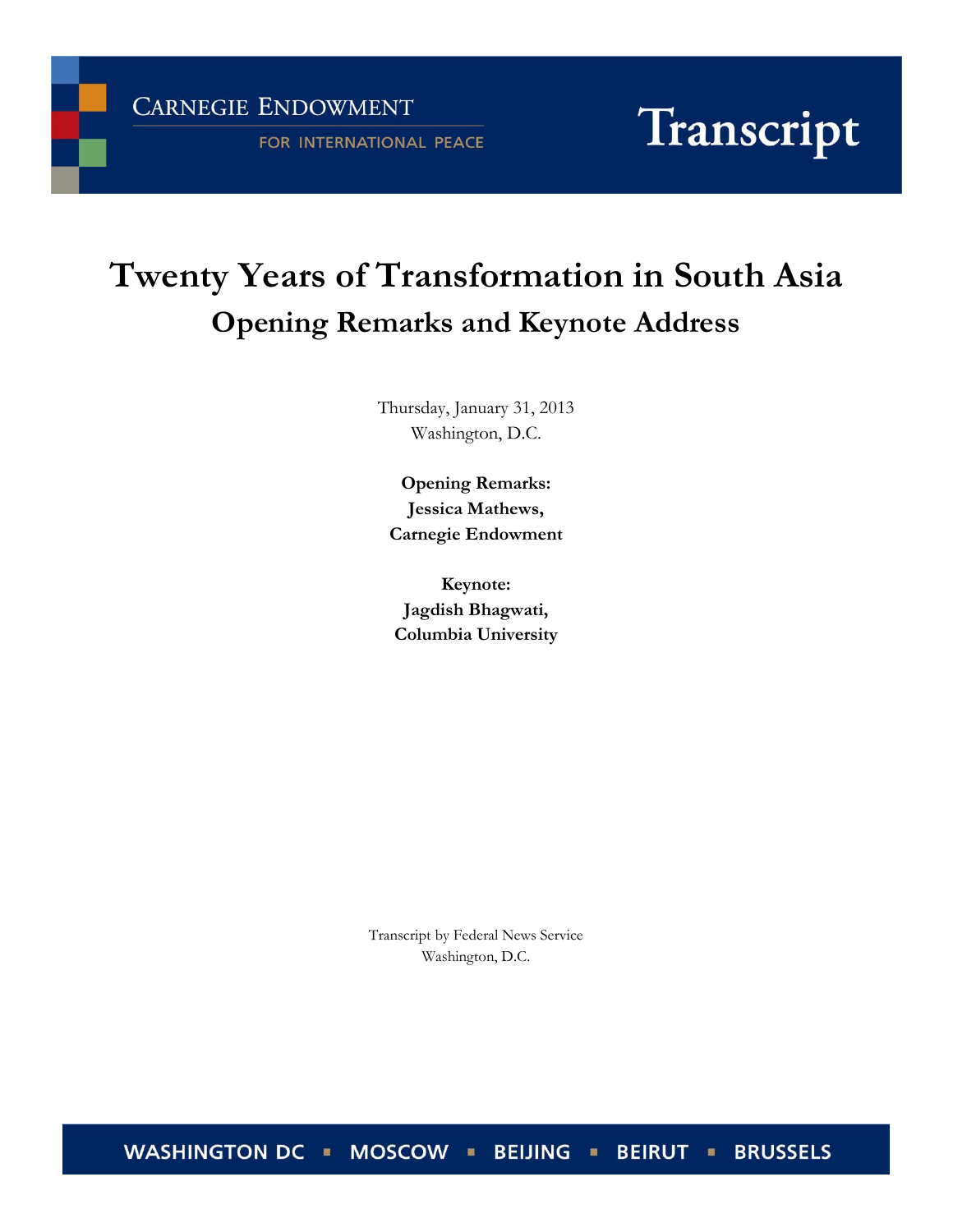JESSICA MATHEWS: Good morning. My name is Jessica Mathews. I'm president of the Carnegie Endowment for International Peace. It's my pleasure to welcome you to today's wonderful event, which we're using to celebrate and to mark an official launch of our new South Asia program, but more importantly to explore a broad and deep agenda of thought about the 20 years of transformation we've just passed through in South Asia. I know that many of you have struggled, as I did, through road closings this morning. And I know we're going to be  $-$  a lot of people are late for that reason, but I think we'll go ahead and start for those of you that managed to ford the streams to get here.

# [00:00:58]

I think that most of you know that Carnegie has had a long tradition of scholarship on South Asia. Ashley Tellis, George Perkovich and others have made brilliant contributions over the years and paved innovative policy pathways. But in the last few months, we have added several exciting new scholars: Frederic Grare, who is directing the program here in Washington, Sarah Chayes and Milan Vaishnav. And we now have, we think, the – both a very broad and full-fledged program that's the largest of its kind in this city.

They also work closely with South Asia experts in our other offices: Lora Saalman, who has been working on Sino-Indian nuclear issues in Beijing, Peter Topychkanov, who works on Pakistani nuclear issues in Moscow and others. And it is our great hope and, in part the hidden message underneath today, that they will soon be working with colleagues in New Delhi because opening a new office for South Asia, to fill the glaring hole in our – in our network, now is our top institutional priority. The program will then cover the full range of political, economic and security challenges confronting, not just India, but all of South Asia today.

# [00:02:40]

It will be looking at everything from Afghanistan's efforts to build a state after the coalition forces leave to Pakistan's difficult and delicate domestic politics, to India's efforts to sustain economic growth, restart reform and fight corruption. And it will be looking at how to maintain stability in a region that is dense with nuclear weapons and prone to fighting border wars. Above all, the program will seek, as we always do, both to understand the challenges facing the region with deep knowledge, but with a direct focus on changing public policy and real-work outcomes.

The Delhi center, we hope, will come to pass in the coming months. It will work closely, as we always do, with the program here in Washington and with the other centers around the globe. It is that network that makes Carnegie different today and what we have found enormously appealing to the policy community in South Asia. Today's conference, then, is part celebration of what we have achieved so far, but more importantly it's a chance to bring together the best experts really around to better understand where the region is heading and to discuss the profound transformations that have shaped it over the past 20 years, many of which are still in progress and where the ultimate outcome is uncertain.

[00:04:35]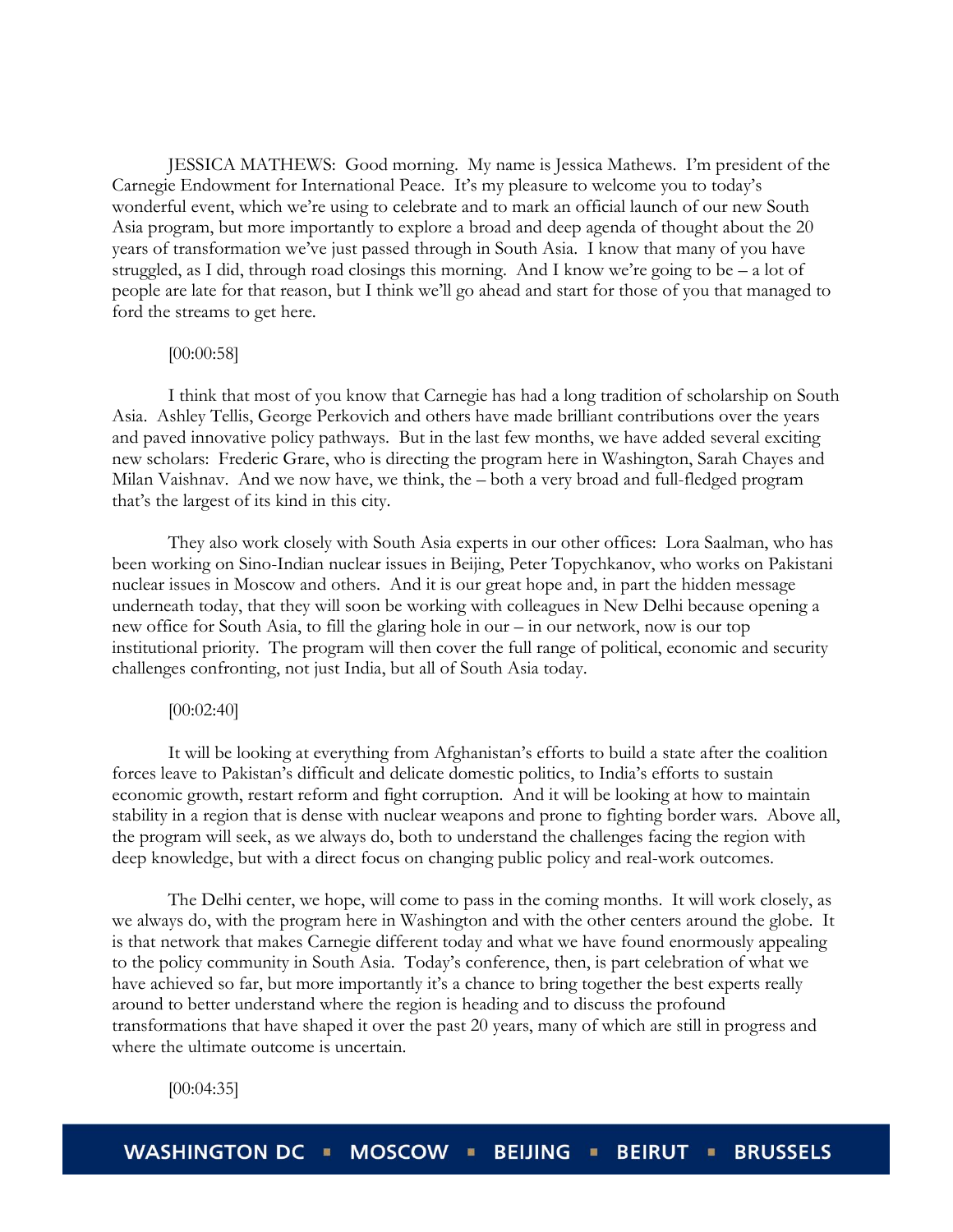With that agenda, we couldn't do better than to begin with today's keynote speaker, Jagdish Bhagwati. His long and distinguished scholarly career includes stints as an economics professor at the Indian Statistical Institute, at the New Delhi School of Economics, at MIT and, for the last 33 years, at Columbia and at the Council on Foreign Relations. Professor Bhagwati is one of the world's preeminent international trade theorists and a leading champion of globalization and free exchange. No one has thought harder and deeper about the pathways of globalization and their impacts on national economies than he.

His scholarship in the 1970s and '80s laid the intellectual groundwork for India's transformational economic reforms of the 1990s and has been recognized by the government of India with its – with – among its highest civilian awards to – well, to recognize how much of the booming economic success of India traces back to his contributions. So we are honored and delighted to have him with us this morning to share some of his thoughts on India's future. So please join me in welcoming Professor Jagdish Bhagwati. (Applause.)

[00:06:10]

JAGDISH BHAGWATI: Thank you, Jessica, for those kind remarks. I think they were exaggerated and I don't know whether I'll be able to live up to them. I'm normally once, as you know, my mother would believe it, but not anybody else. But my wife, who is mischievous like me, once said – went up to somebody who said very nice things like me, and she said: There's nothing that you've said which my husband doesn't say better about himself. (Laughter.)

I thank you again. And  $I - i t$ 's a great privilege to be here because yours is a very celebrated think tank. I mean, there's no question about it. There's nothing that I have – that you've published which I haven't read. And now you're expanding the program and certainly the people from India have definitely heard of Perkovich and also of Ashley. (Laughs.) And you know, I mean, to have two big superstars like that, I mean, that's really quite remarkable. Normally, one was lucky if one has one person like that. And I think you're overdoing it a little bit by having two, but I think certainly you're expanding the program in very important directions.

#### [00:07:37]

Looking at that, I was wondering if you were unwittingly or wittingly leaving some ambiguity whether it was about the past or the future – (laughs) – the 20 years of transformation. But I think it's probably – it's really about both. Let me just say that while it is a South Asia program, there are programs like the one which Devesh [Kapur] runs at Penn and that while I've been associated with at Columbia, which are India focused, and then South Asia is just one of the things they look at because the neighborhood is always important.

And in – I think, given the wide focus that you have, South Asia, as such, seems to be slightly more narrowly focused because India, and particularly India and the world, is really a big issue today. And certainly East Asia is extremely important at the moment in a variety of ways, and historically too because India in Southeast Asia was in fact a major force at one time – you know, with Buddhism having traveled all over, including in Japan and China.

[00:08:55]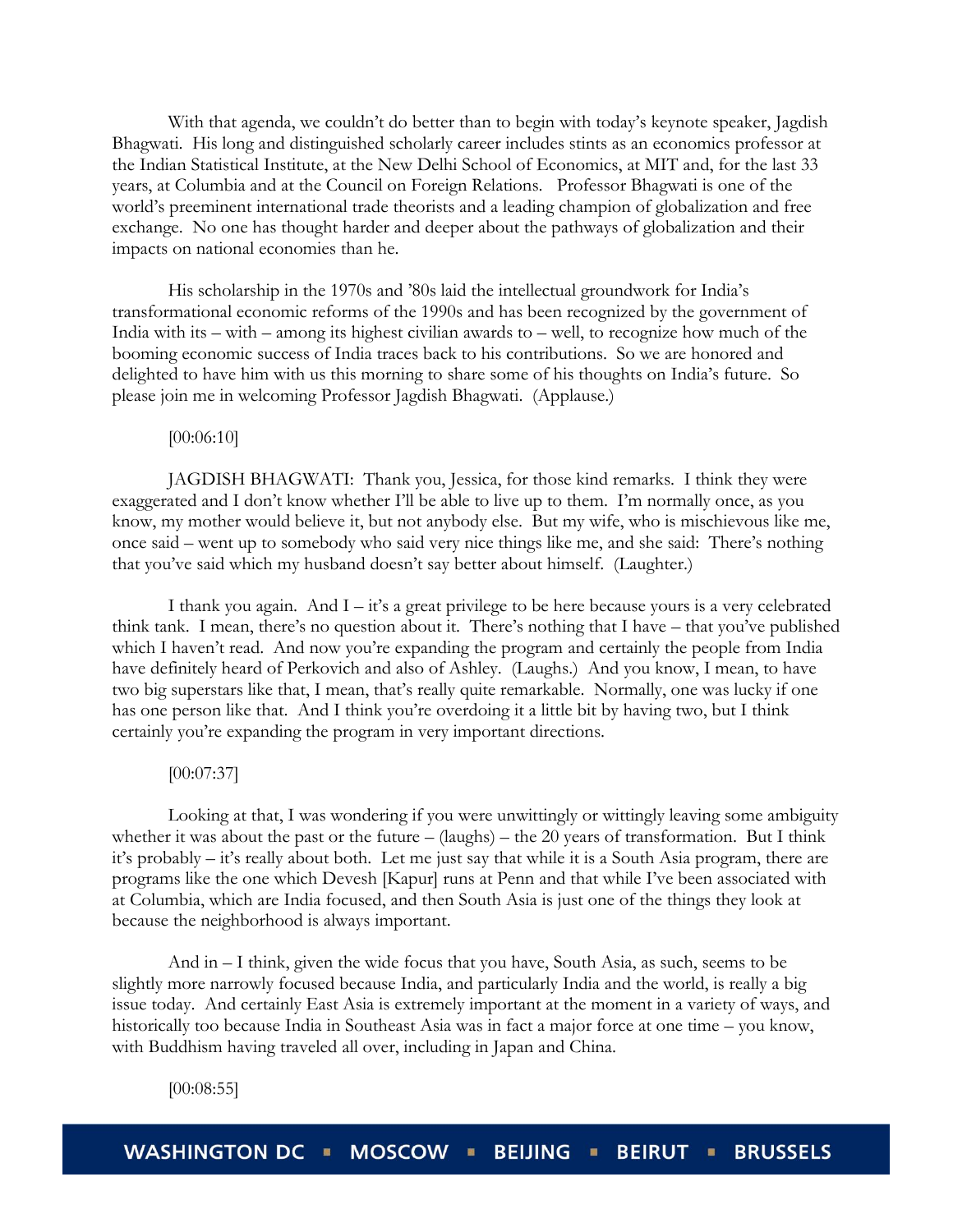But if you go through Indonesia, Thailand, you see Sanskrit names. It's a bit hard to recognize them, but my – since I do international trade and then you have Dr. Supachai in the WTO from Thailand. And that is from Sanskrit, which say – (in Sanskrit) – which means "auspicious victory," though I once teased him by saying that maybe your great-grandfather was selling soup in and chai in a village, and that's how you came to be known as Supachai. I think he rather liked that idea – (laughs) – particularly in time of global hunger and so on.

But anyway, so let me now go onto say that  $-1$  want to confine myself basically to the question of India-U.S. relations from a particular standpoint, namely what the diaspora can do, because that's what we all are over here. And I sort of want to raise that question particularly because as you look at the Indian community, which should be interested in U.S. relations in a particularly big way, its grasp of the way the U.S. operates seems to me to leave a lot to be desired.

# [00:10:13]

I think the Indians, if anything, are used to a paternalistic approach, where if some decision is taken, it automatically extends to all the communities. And here, you have to make your views felt. You have to ask for something specific yourself or you'll be ignored completely. So it's a very different model which works here. And you see that particularly in the – I mean, I remember one case where the mayors had a – the mayor of New York, the one before Bloomberg – had a meeting at the Asia Society in New York, and he was complaining to the Indian community which was there, saying, we know what every community in New York wants, but we have no idea at all what the Indian community wants. And so we don't know what to do about it. So in a way, it's the sort of – the notion that you shouldn't – you know, that you have to put your foot forward and say, look, President – (laughs) – we really want something. He's not going to do anything because, you know, politicians don't do that. Because every time you do something – you know, you're using up some brownie points politically.

# [00:11:28]

So you see that particularly in relation to two things, actually. Like I just saw the report today about who is being appointed or considered – there's not a single Indian name. Mrs. Pritzker obviously gave a lot of money, so it makes – but she's being talked about for Commerce, and you'd think that at least Indra Nooyi would be mentioned or something. Forget it, because there's nothing in it for the president to have any Indians. If you take Supreme Court appointments, there are so many distinguished Indians, including Akhil Amar at Yale, never mentioned, and not even solicitor general, or anything like that. So there's nothing which the Indians are saying we need from you or we just don't support you, period. That's the only way the system functions, by saying that look, this is what I want and why are you not doing this? You know, why are you just simply taking the Indian community for granted? And this really is a problem with the Indian community.

And so I want to start there. I don't think it's a problem because of the American side, because Americans – that's the way America functions, you know, through lobbying. And if Indians haven't learned that, that's really odd.

[00:12:44]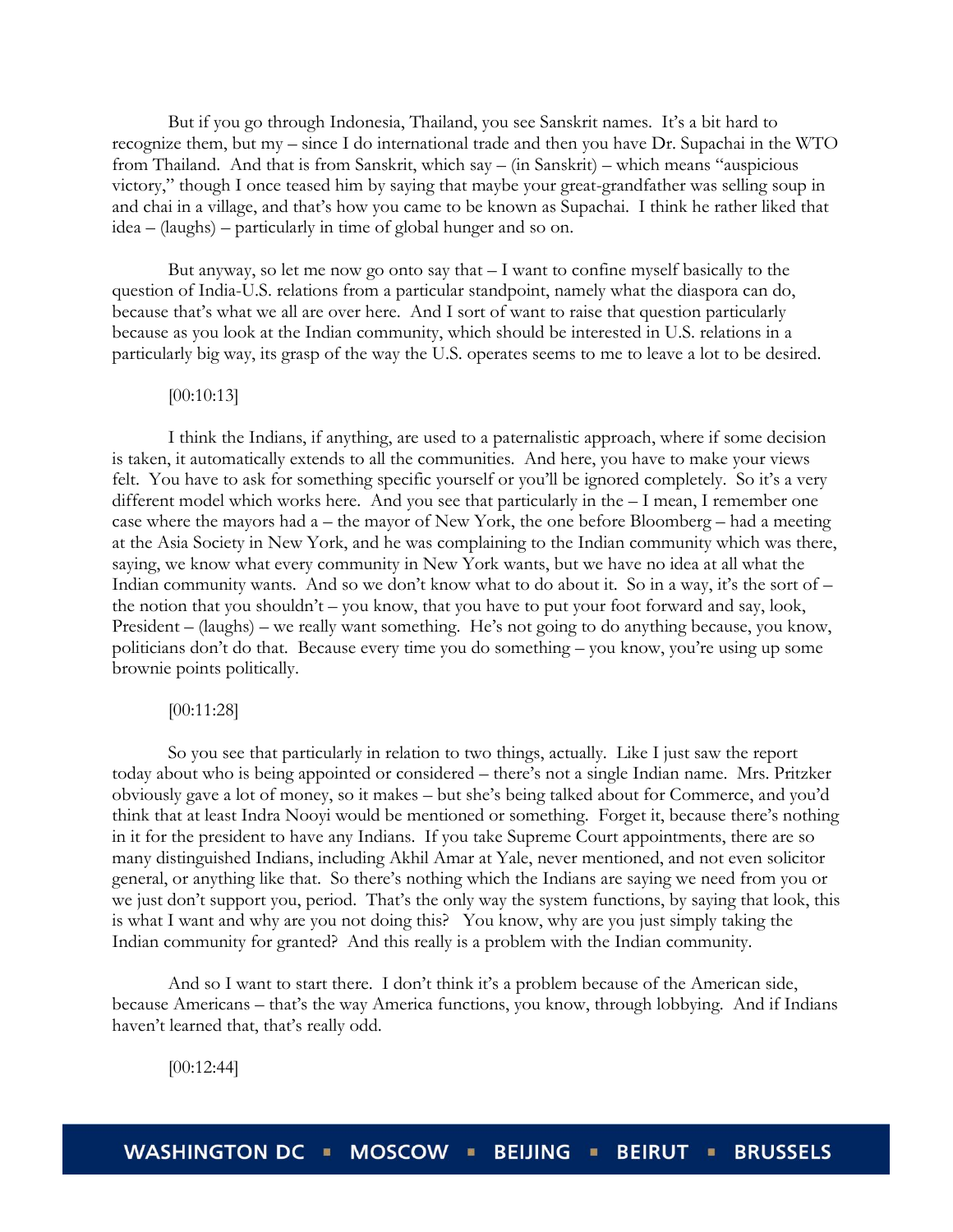And so I think that I want to go and discuss a few things which the Indian community could want, which would cement our relations better. I mean, I had always assumed that the – I mean, I've often said that the Indians are the next Jews of America in the sense that they're bright, brilliant, they're into every profession, and at one stage of our history, you will say – you know, one day they're going to – you know, like – (inaudible) – they're going to go into crime as well. And now, of course, we've had an insider trading case against Rajat Gupta, and we've had self-confessed plagiarism by Fareed Zakaria – I mean – (laughter) – no matter how hard he tries, he confessed to it. I mean, if he hadn't, it would have been, you know, OK. (Laughs.) So we've had our problems, so we are everywhere, you know – I mean, in all walks of life, including ones where we shouldn't be walking. (Laughs.) We should be avoiding it.

#### [00:13:39]

So I think the – and – but it still leaves open this problem, which is that while we are prominent and so on, we really haven't learned to communicate dissatisfactions with what's going on. And in this system, particularly when you have an obliging president, you know, who is  $-1$ mean, I'm a supporter, as you can guess – he's not going to do anything at all.

And so I think – let me start with just a couple of points, which is that doing – I mean, ever since he came in, he has been complaining about outsourcing from day one. Now, this is – this one's through the system, actually – Schumer, who is anti – really was into to Japan-bashing, then into India-bashing, and then into China-bashing, and once I wrote in relation to India-bashing that you know, I know nothing about baseball – I don't know very much about any sport, actually – (chuckles) – but certainly not about baseball. And I said, you know, we – I know that three strikes and you're out. So I said, you know, he – Schumer is someone who should be discarded in favor of someone like Nancy Pelosi, maybe we should swap between California, and you know. He read it and he was mad at me, you know, for saying this, but the point is he too has been bashing India on things like outsourcing.

#### [00:15:09]

And the problem is it's – Senator Kerry – John Kerry, whom I admire on many grounds, and I'm delighted he's going to be next secretary of state – but when he was running for the presidency, that's when some doctor, Indian doctor at Mass General happened to outsource, you remember, the digital X-rays. And when they came back, the head of the MGH, who I'm glad to say, was not an economist – he was not a doctor either, he was just an administrator – he said everything would move like a tsunami away to Bangalore or Bombay, et cetera, et cetera. And so he – the next day – (laughs) – John Kerry – (inaudible) – these are fast-moving campaigns. So he came out saying the friends that are outsourcing like this were Benedict Arnolds. Now, I didn't know who the hell Benedict Arnold was. I thought he must be an obscure English boy and a distant cousin of Matthew Arnold. (Laughter.) It turned out that he's the worst traitor in the system, you know, a neighbor of mine at Lexington, Mass, where I lived for 12 years. So I think the – you know, suddenly he was caught flat-footed and I'm told by insiders that Bob Rubin at that point called out Kerry and said, if you repeat this again, I'm out of your campaign. So poor – you know, Kerry was sort of caught in the middle, but he's never disowned it. So we have a Cabinet also where – (laughs) – the president has been talking like he was Lou Dobbs on outsourcing, we've got – (laughs) – a secretary of state also.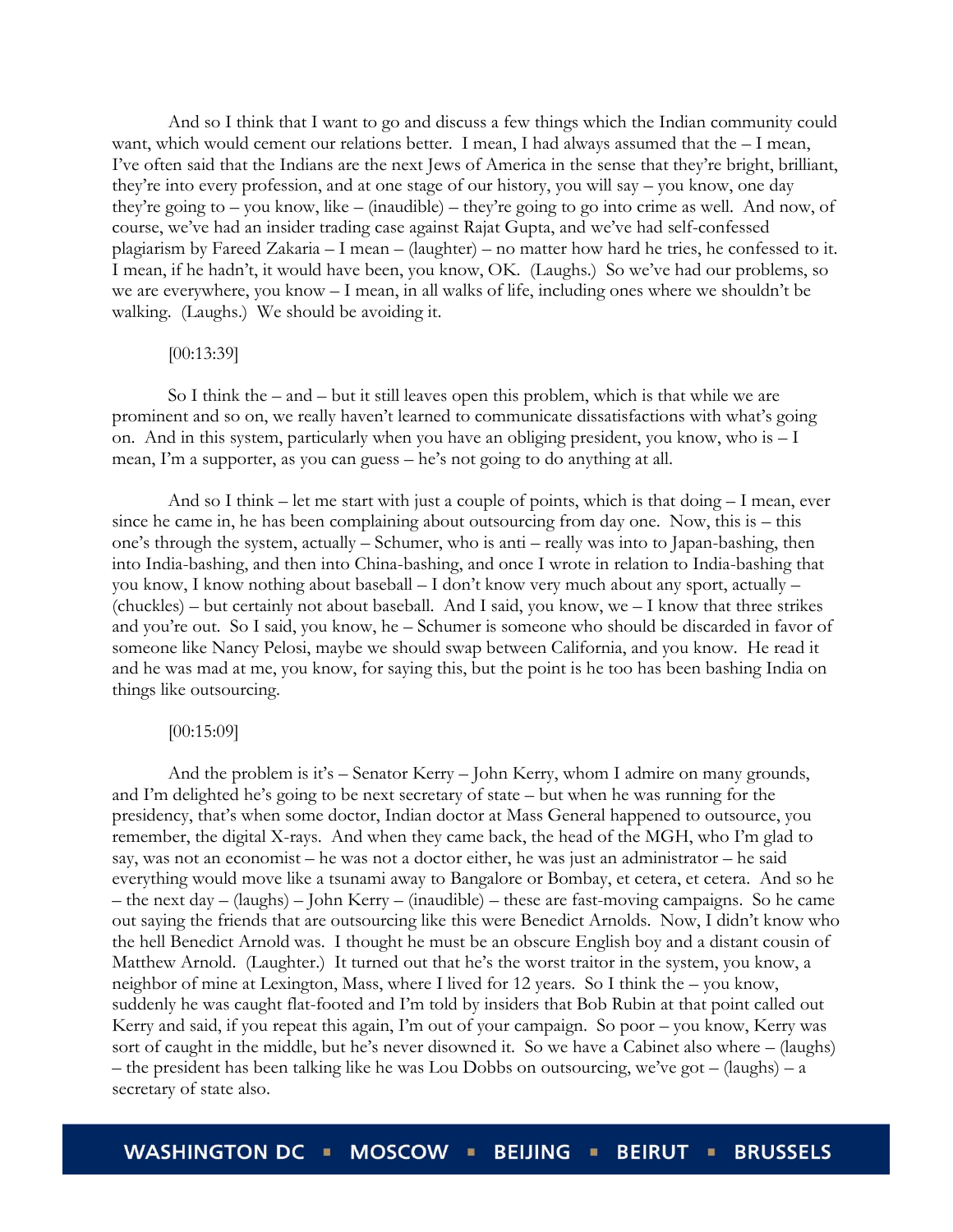#### [00:16:51]

Now, this is where I will say that we have to tell them, look, as long as you are in a campaign and you had to fabricate things, you know, and say things which are obviously unworthy of you on things like outsourcing – because that's from economics point of view, they represent just illiteracy and also, you know, things they should not be saying as leaders of our country – but now that you've already won, right, you don't have to do this in order to, you know, beat up McCain and so on and so forth. Now, you should be able to say, look, this – we now stop talking about outsourcing. So that is something which we can say from the diaspora, because when you – when Indians say it from New Delhi, nobody's going to pay any attention, really.

# [00:17:43]

So we have this Trojan horse principle here where we are inside the system. And we ought to be able to say look, fine, we understand what you had to do, but don't continue talking like Lou Dobbs again and again and again, because it does create problems. And I think one thing which I do feel also is at – the sick tragedy, the sick temple tragedy – I mean, I think that also owes to the sense on the part of these crazy characters, like the one who shot up these people, that somehow, not merely our jobs being exported to India, but also Indians are coming in and taking jobs over here. So the Sikhs – I'm quite sure, that the guy who went after them was simply getting – you know, his venom and his, you know – from the continuous harping of India as a demon in  $a - in a$ way.

So no matter what you say in general, that doesn't matter. What matters is a continuous, you know, talking of outsourcing. And I think – I mean, you know, I just say in a mischievous way – that for the – to believe that this guy thought that these Sikhs were actually like Osama bin Laden or something, because they have turbans and so on – I mean, if he really wanted to go after people who looked like Osama bin Laden, the Hasidic community in New York is much more close in looking like Osama bin Laden, and besides, it would have also been anti-Semitic, which would have really pleased the guy a lot.

## [00:19:22]

So the point is we don't want to look these things in the face, that we are actually encouraging this rubbish and this venom in the system. So it doesn't matter what you say from the White House in terms of, oh, you know, I mean, this is terrible and so on. It's just your – it's what you're doing all the time which counts, you see.

So I think  $-$  I feel that the diaspora should  $-$  I mean, it's not for the president or for John Kerry to kind of correct themselves, because they're responding to internal, you know, pressures, political – but it's for the community to step forward and they never do that, to my knowledge, at all. So this is one case.

The other one, which I would say is on immigration, on immigration, again, if you look at it, this is something I happen to know. I've worked for 40 years on different aspects of immigration. I've got a book coming out on how to respond to illegal immigration. Usually you're known for the thing you do most. Like in my case, it's trade and globalization, but I do have a second string to the bow, and that is on immigration. If you take legal immigration, about 25 years ago in *The Wall Street* 

**WASHINGTON DC MOSCOW BEIJING • BEIRUT = BRUSSELS**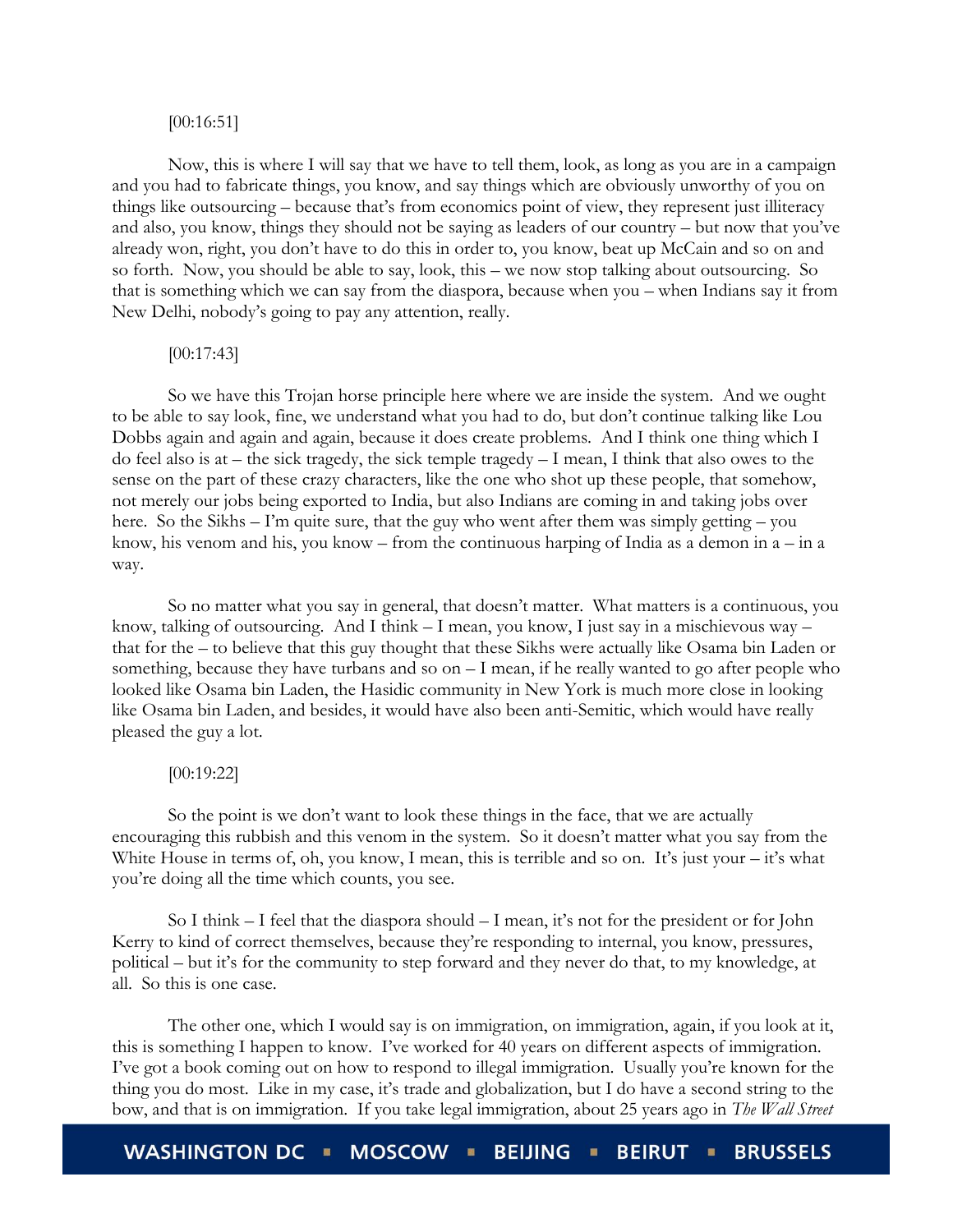*Journal*, I put forth the scheme under which – which is now known as, you know, where you staple the card, you know, the – for the graduating people from abroad in the – in the sciences. And I think I included economics in that because economics certainly is a science compared to other subjects. Once I got into trouble by saying that in economics and the sciences, you have to sit at a desk, you know, to work at them, whereas in the other fields, which are also interesting, like history and literature, you can read them in bed. And I got into real trouble for saying that, because a lot of historians and postmodernists in the audience who thought I was insulting them. But I mean, what you read in bed can be very interesting, and it doesn't mean anything. But it's just that you don't have to do problem sets and so the hard stuff, you know, which scientist and economists have – are doing.

# [00:21:39]

So there I said, for the sciences, we – you know, there's so many people who are graduating, we should – instead of forcing them out and then be getting them back eventually through all sorts of mechanisms, just give them automatic visas, and that's what it's come to be. But now he's got to get – put it through Congress, right, in his – part of his comprehensive immigration agenda, whatever that turns out to be down the road. Why not do what he did with the DREAM Act? If you take the DREAM Act, 85 percent of the beneficiaries, the way it is framed, are Hispanic. There's very little of people who look like Arvind Subramanian and me in that. Or really today, 45 percent of the illegal flow is by people coming in legally not from Rio Grande but, you know, in also some other ways and staying on illegally, so they're called "stay-ons" also. And that is not even being talked about, OK? So the focus is on the part of the president, and the Republicans in response, is to focus entirely on the Hispanic vote. So there's nothing in it – or very little in it for Asians and so on and so forth or people of Afghanistan and so on. And some refugees get in on another category.

#### [00:23:03]

And so where is the Indian community on this? No, nothing. Two, on legal immigration for – the scale which is, what, you know, many of us really want, we could say to the president, look, you did executive action on the DREAM Act. Why didn't you do executive action right away for H-1B visas? You can do that. It's not a huge number anyway, but maybe that's why you wouldn't do it because – there's no – nothing in it, because Indians are going to – they just coast along with whatever is going on. So this – here is another area where we could (inaudible).

#### [00:23:03]

And I think even on DREAM Act, I would not say because it is entirely aimed at Hispanics, therefore we shouldn't do it. That's the wrong conclusion. I would say, our community should go ahead and see how it can be expanded to include other people, right, not just be focused on this. Because in a way, to say that you're doing it just for Hispanics, without saying – I mean, doing it that way without actually saying it, of course, is the standard way politicians will act, but it really flies in the face of what President Kennedy did in 1965, which was to try and eliminate the racial composition of influx of people and basically became much more ethnically neutral.

[00:24:25]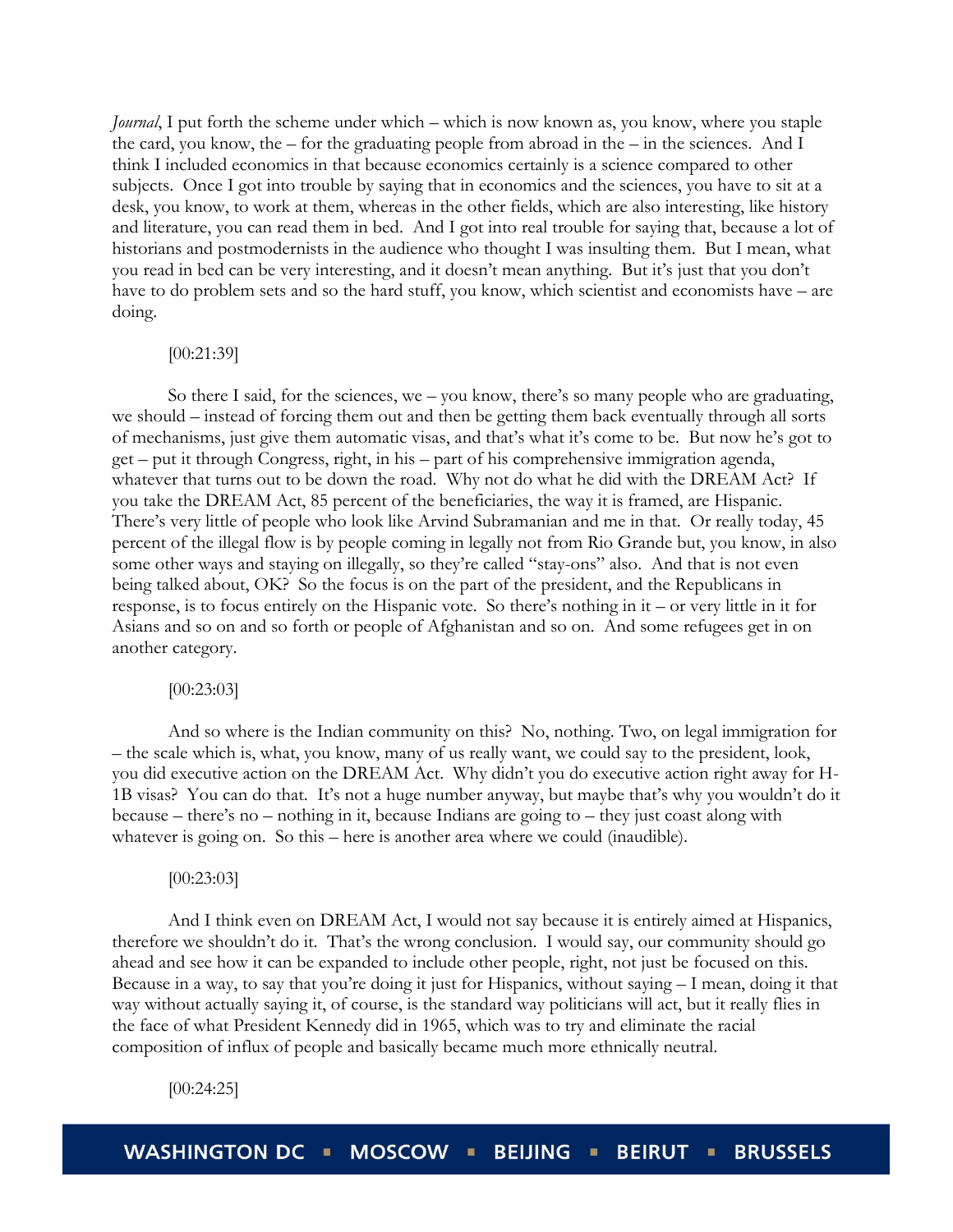And I think that was – that's a principle which unfortunately we're sacrificing now, under this president, much as I adore him, because he's simply not – I mean, he's into it for the vote, not for principle. And if – and for us, it's for us to say – Chinese, Indians, whatever, you know, Africans, et cetera, to say that, look, expand the scope. Don't make it the way President Kennedy – you know, was a great figure, in my opinion – was doing it, because –introducing basically neutrality. And this is something which I once wrote about in The New York Times, and this is with my friend Arthur Helton, who actually got killed in Baghdad, as you remember. He was one of the great figures on human rights and immigration. And I wouldn't be standing here, because we were working together at the Council on Foreign Relations, and he told me one week before he left, saying, Jagdish, do you want to come to Baghdad? And I said, no, I don't think I have the time to do that. If I'd gone, I probably would have lost my arms and legs and so on, or been killed. So live but for the grace of God, you know?

# [00:25:41]

But Arthur and I, at his suggestion, wrote something about the amnesty program under George W. and saying, this really was violating the – to confine it just to Mexicans was not the way to do it, and that it really violated the basic principle.

Now, I'm just giving you these examples to show that instead of opposing what the president does, you should try and expand it. That way also you get a much better way to support, you know, and response from these people.

#### [00:26:13]

Finally, just a little bit on trade. Now, if I'll just take five minutes on that. I mean, I did talk about outsourcing, but we also have the problem – and it can be picked up later; yesterday I talked about it a bit – but we have had real cross purposes, I mean, you know, on things like the Doha Round. The U.S. media has bought into the line that India is to blame for the protracted lack of settlement. If you go outside of United States media, then everybody says it's the United States which is the principal player and has refused to compromise.

# [00:26:58]

Now, I mean, so these are different, like, rationale and different conceptions. And I think the – as a result, we also had really not lack of chemistry but the wrong kind of chemistry between our USTR, Susan Schwab, who is an excellent woman on trade, and Kamal Nath, who was our minster at the other end. And they really, truly hated each other. And so there was total – you know, I mean, there was no way you could negotiate. Each one said the other one was responsible for the, you know, stalemate. And the U.S. media particularly the *Wall Street Journal* and the *New York Times*. I don't read the *Washington Post*. You know, I also have to write, not just read, being a scholar. And so these are the two papers I have access to, and so I found that this was really being – this was really going in the wrong direction.

So when President Obama came in, he put Ron Kirk in the position here, and of course, he's a very able guy but from Texas and, you know, pro-NAFTA and so on. And then the prime minister put Anand Sharma, who's now currently our commerce minister. And they were both under instructions not to shout at each other but to be polite and to smile at each other – instead of

**WASHINGTON DC MOSCOW BEIJING BEIRUT = BRUSSELS**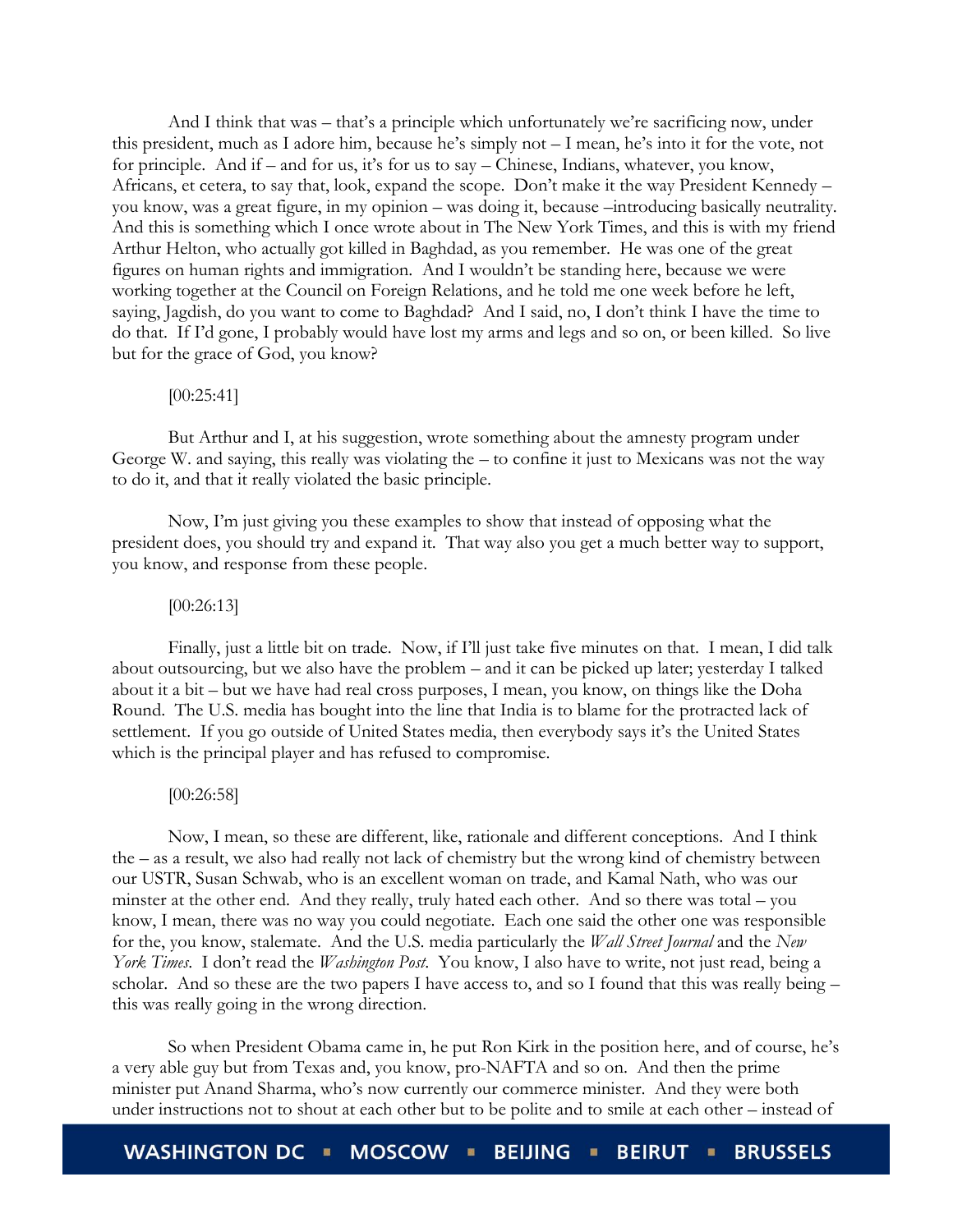scowling, smile. So Anand Sharma came here. Unfortunately, what happened was – and this is the – this is true – he was under instruction to try and settle Doha. And because the president seemed to be – you know, after he gotten his Nobel Prize for multilateralism, it was one multilateral treaty he could easily – it was within grasp, actually except for the Congress. He would have had to lead the Congress in the right direction. But the Congress was not entirely with him – in fact, opposed to it in many ways. So he had to provide leadership, and he was not willing to do that.

#### [00:29:00]

But the Indians didn't know that, and Anand Sharma, when he came, he went and saw Ron Kirk, who had already been instructed to say no to doing anything on Doha. So when I saw him in New York on his way back, he said, it's off. The Americans just don't want to play on Doha at all. And then it was interesting because I'm married to a Russian expert, so I've learned to infer things from who's sitting next to whom and things like that – you know, like Kremlin knowledge, because you don't have transparency in the system. So the Indian permanent representative had put up a – you know, a speech for the minister on trade, and every permanent representative of – from around the world was there. And Susan Rice had sent in a second-level person from ECOSOC instead. And I said, no, this shows that the administration has decided they're not going to play at all. And then, of course, the Indians lost interest also because in the end, as we discussed yesterday at dinner, there are so many things going on between the two countries which are good. And therefore, when a big country like United States, you know, which can do many things for you and is doing many things for you – because the two countries are in a good sync right now – then you will – you will give up.

#### [00:30:30]

Like  $-$  I mean, I say frequently  $-$  although I am supposed to do it  $-$  you know, get into a tizzy every time you mention trade – it's supposed to be the great big thing for me – but if I was a minister in India in charge of trade and if the United States said, we're going to back you fully on Kashmir, I would say, to hell with trade. (Laughter.) Right? I mean, it will go on in some form or the other. So you have multiple objectives, right, and multiple points of contact, but then all of this – in my judgment, the Indian community can actually help shape things a little bit better in the direction of sort of more productive relationships on all sides. So I think on that note, Jessica, I think I'll end, because I know – you know, you have a lot of things to discuss.

MS. MATTHEWS: But – maybe you'll take some questions?

MR. BAGHWATI: Hmm?

MS. MATTHEWS: You can take some questions? (Off mic.)

MR. BAGHWATI: Yes, of course. (Applause.)

Yeah. If you could just tell me who you are, that'll help.

MS. : Here you go, sir.

[00:31:47]

**WASHINGTON DC** MOSCOW **I BEIJING BRUSSELS**  $\blacksquare$ **BEIRUT**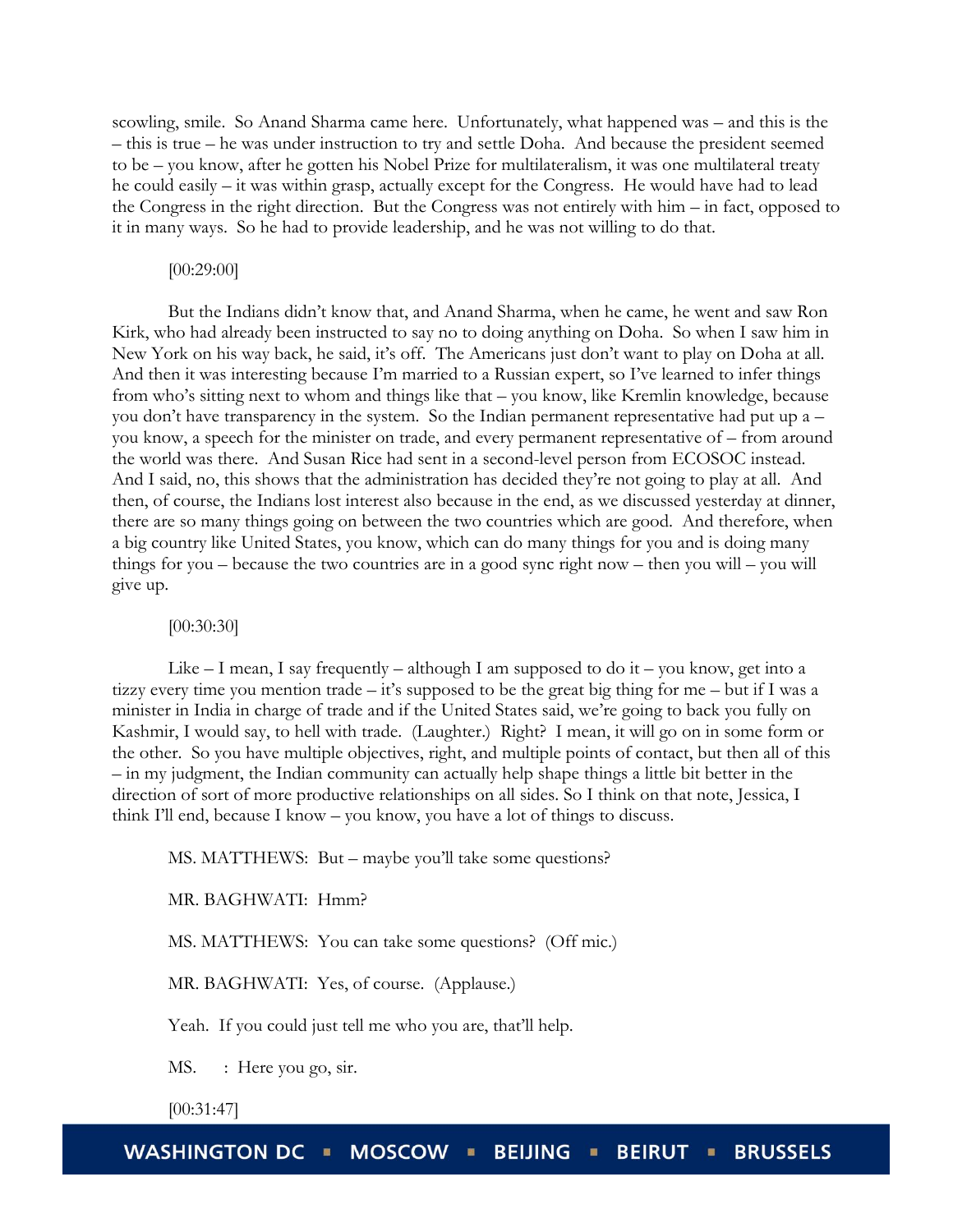Q: Professor Wolfgross (ph), ex of the U.S. military and an Army foreign area specialist on South Asia. In 50 years of frustrating observation of the relationship – security relationship between India and the U.S., I've always been struck by the reticence on the part of the Indian side to ask for what they want. Your comment about the NRI community not asking for what they want is a microcosm of just that situation. And I'm wondering if it isn't cultural or maybe even genetic in the makeup? (Laughter.) And your comments, sir?

MR. BAGHWATI: (Laughs.) I think it's partly – it's really political, I would say, in the sense that the – given the whole background of the tensions between the two countries, with you opting for, you know, Pakistan basically in the CENTO – was that it used to be called – and we being perceived as being pro-Soviet. Now, which caused which? This is what we call in economics an identification problem. You know – like, there's a story by which we explain – because there was a country, which I won't name, but you can guess which one it is, where the men are bad lovers and the women are bad cooks, and then question is, you know, which is causing which? Are the women punishing the men or are the  $-$  (laughs) – or the other way around? So this is what – you know – and I think the two are interactive. There's no question in my mind.

And I think this has – this has changed a lot. I was saying last night there are so many good things that have happened in terms of establishing relationships. So it's a bit behind us, and right now, I think India just – the governments have to be prudent. I mean, they can't go out rushing, saying, you know – I'm going to get the Americans in right away and change, you know, what is going on, because the prime minister always has to worry about communist, left-wing people. And hating America is a – is not a very – (laughs) – unfashionable thing to do for a variety of reasons which, doubtless, you are aware of.

#### [00:34:12]

So I think there are military exercises, et cetera, going on, but they would rather not talk about it. And I think – so I don't think it is cultural. I mean, a lot of it is noncultural. It is to do with the exigencies of the politics of the situation. But there's no question in my mind that we are moving in that direction. Now, a country like Australia can certainly open up a base for you. We can't do that openly, but it doesn't mean that smart people here at our end – (chuckles) – we should see – not see that the trend is in the direction where, for a variety of geopolitical reasons, we are slowly moving in that direction.

#### [00:34:53]

And I think there's a lot of fundamental good will on this, though I'm not sure whether the diaspora is really – like, the prime minister's daughter – you know, she was – she is now in the Open Society Institute, and she was with the ACLU in filing the Guantanamo case and succeeding. So I was asked by Wall Street Journal, you know – you know, what do you think of it? So I said, the father goes with the United States, and the daughter takes it on. So this is what – you know, since it was the Wall Street Journal, I said, this is portfolio diversification – (laughter) – you can't lose that way. And my own daughter, actually, who was in the Marine Corps for five years, actually is – was a plaintiff with ACLU in this case, which led to Panetta letting women fight at the front and so on.